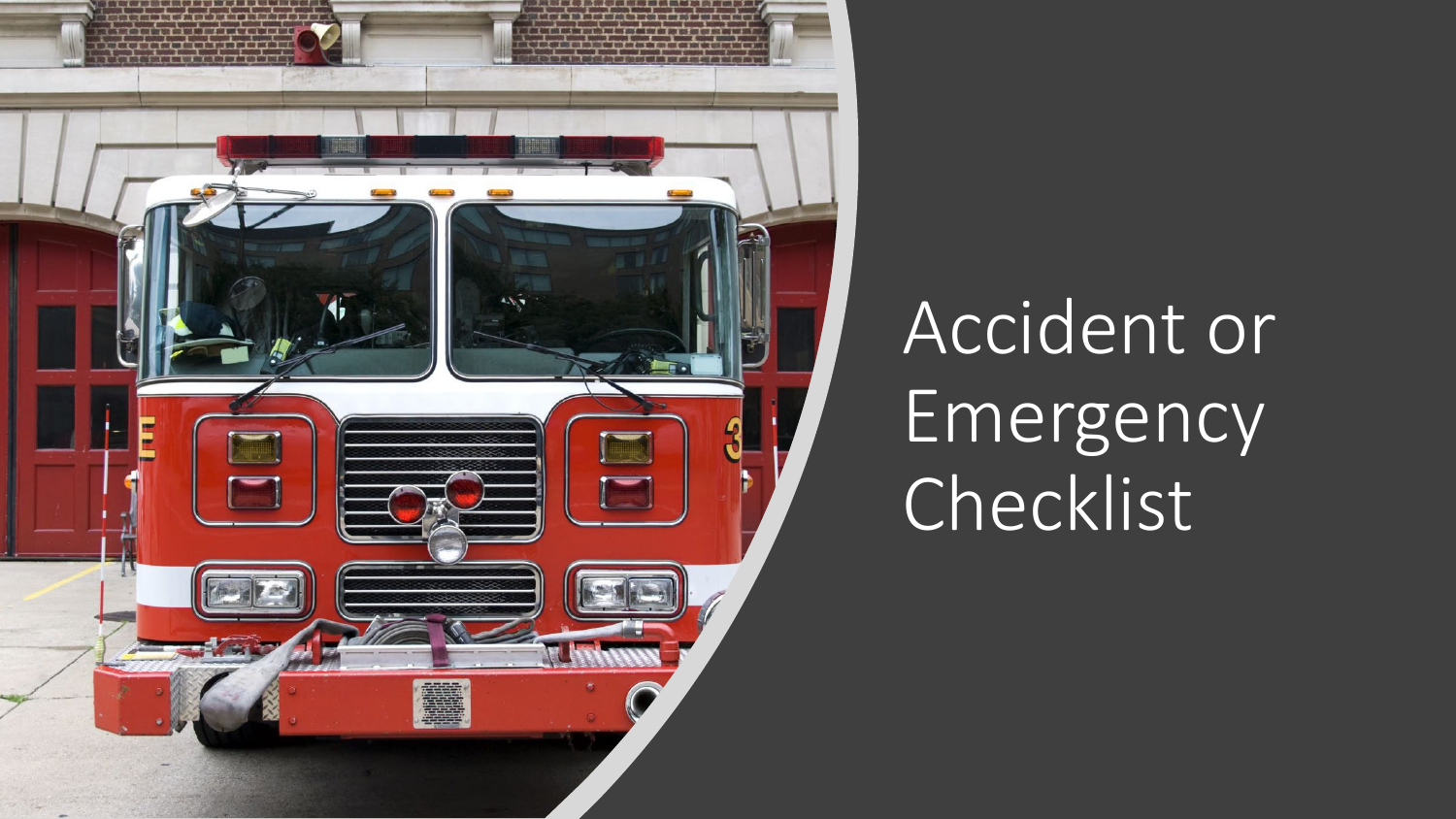Most important things to do when you are involved in an accident

- 1. Stay Calm and focus on one activity at a time. Do not panic
- 2. Take a moment to assess the situation and injuries
- 3. Check if you, your passengers or any other parties involved in the accident have been insured or seriously hurt.
- 4. Call emergency services, ambulance services, Eaglesure assists or the Police depending on the situation
- 5. Do not get involved in any altercation with any other parties. Step back and phone the police
- 6. Do not admit any guilt. Focus on getting Help from emergency services